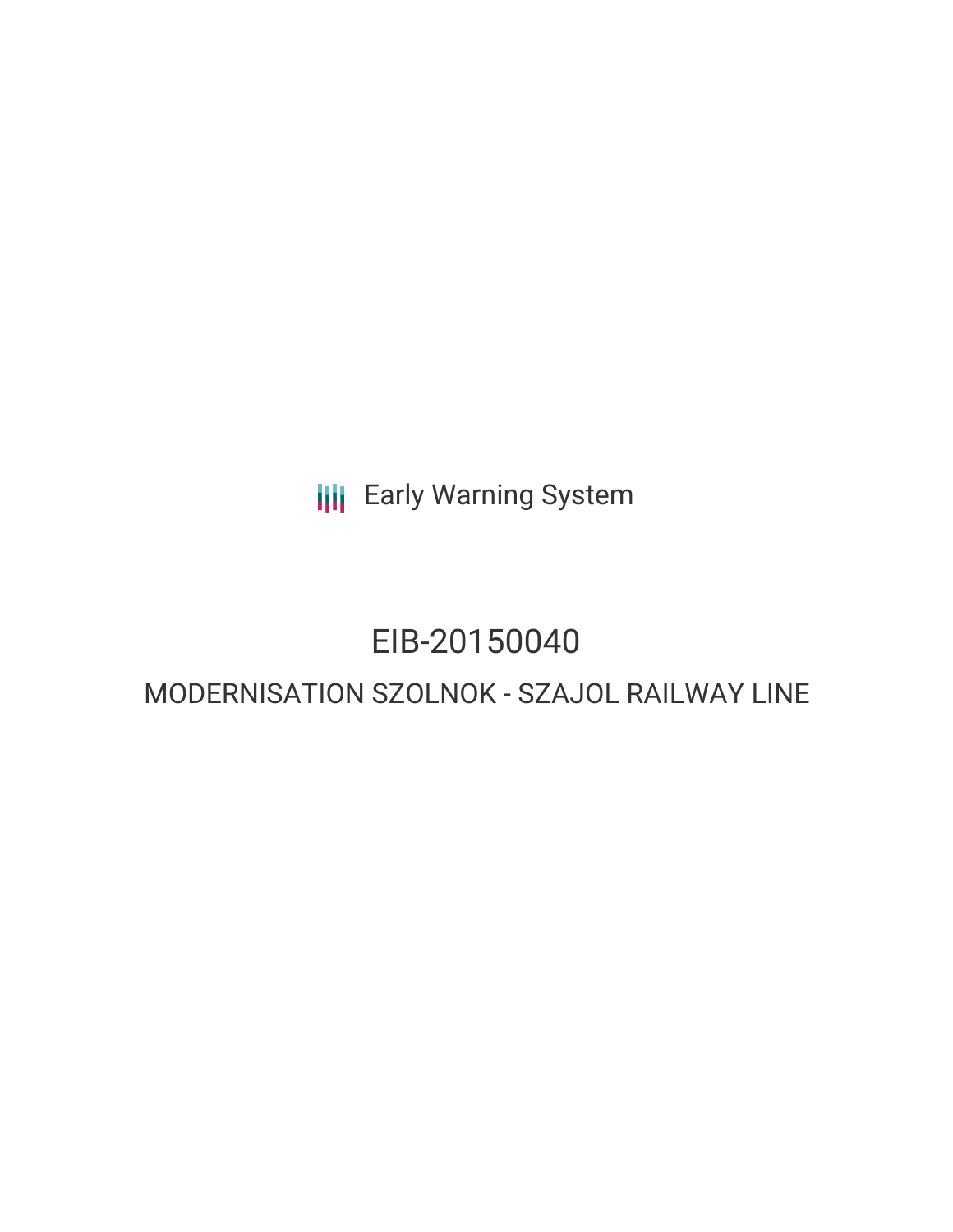

## **Quick Facts**

| <b>Countries</b>               | Hungary                        |
|--------------------------------|--------------------------------|
| <b>Financial Institutions</b>  | European Investment Bank (EIB) |
| <b>Status</b>                  | Proposed                       |
| <b>Bank Risk Rating</b>        | U                              |
| <b>Voting Date</b>             | 2015-10-13                     |
| <b>Borrower</b>                | Government of Hungary          |
| <b>Sectors</b>                 | Construction, Transport        |
| <b>Investment Type(s)</b>      | Loan                           |
| <b>Investment Amount (USD)</b> | $$12.52$ million               |
| <b>Project Cost (USD)</b>      | $$87.62$ million               |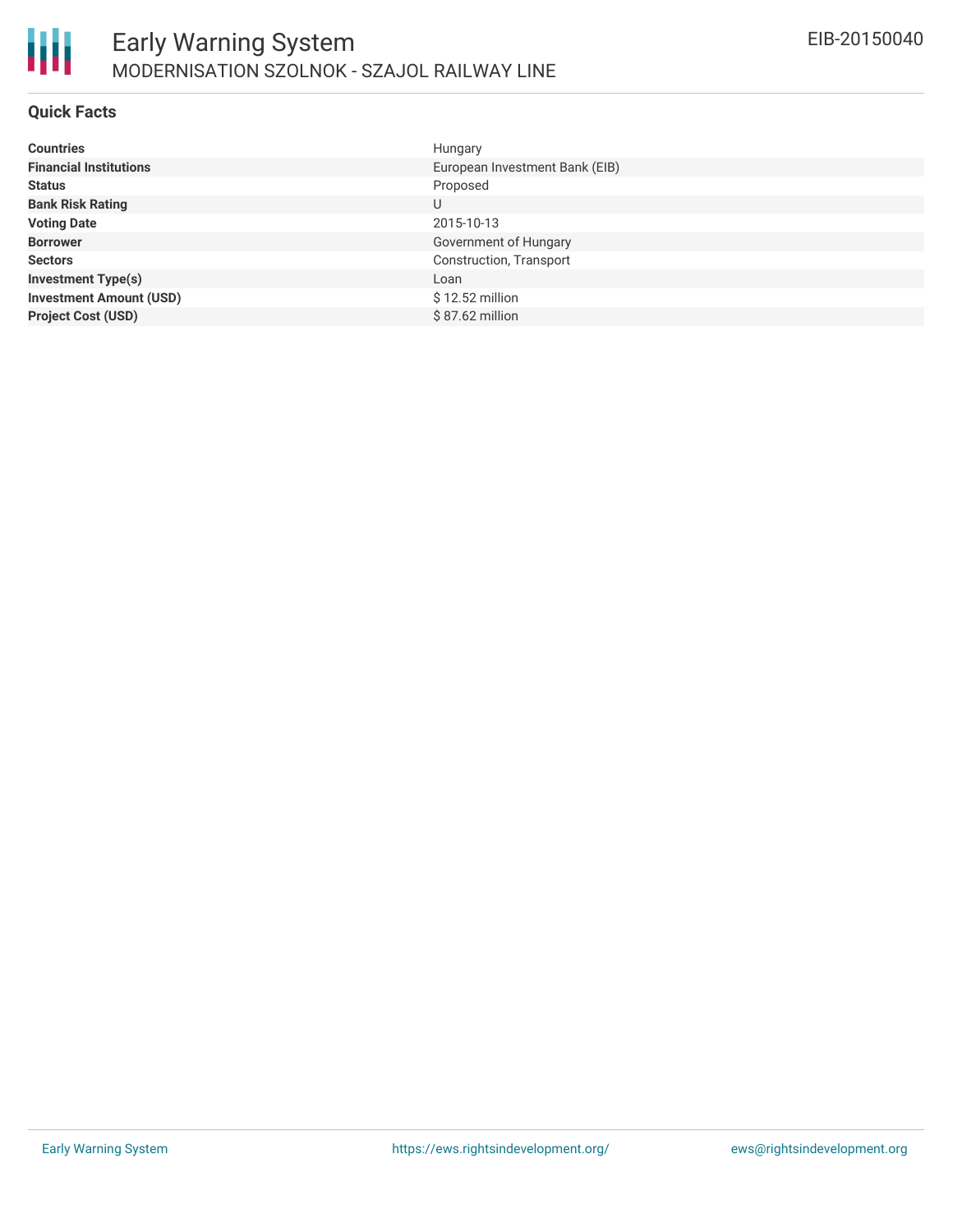

# **Project Description**

This project finances the modernization of the Szolnok - Szajol railway line section in Hungary.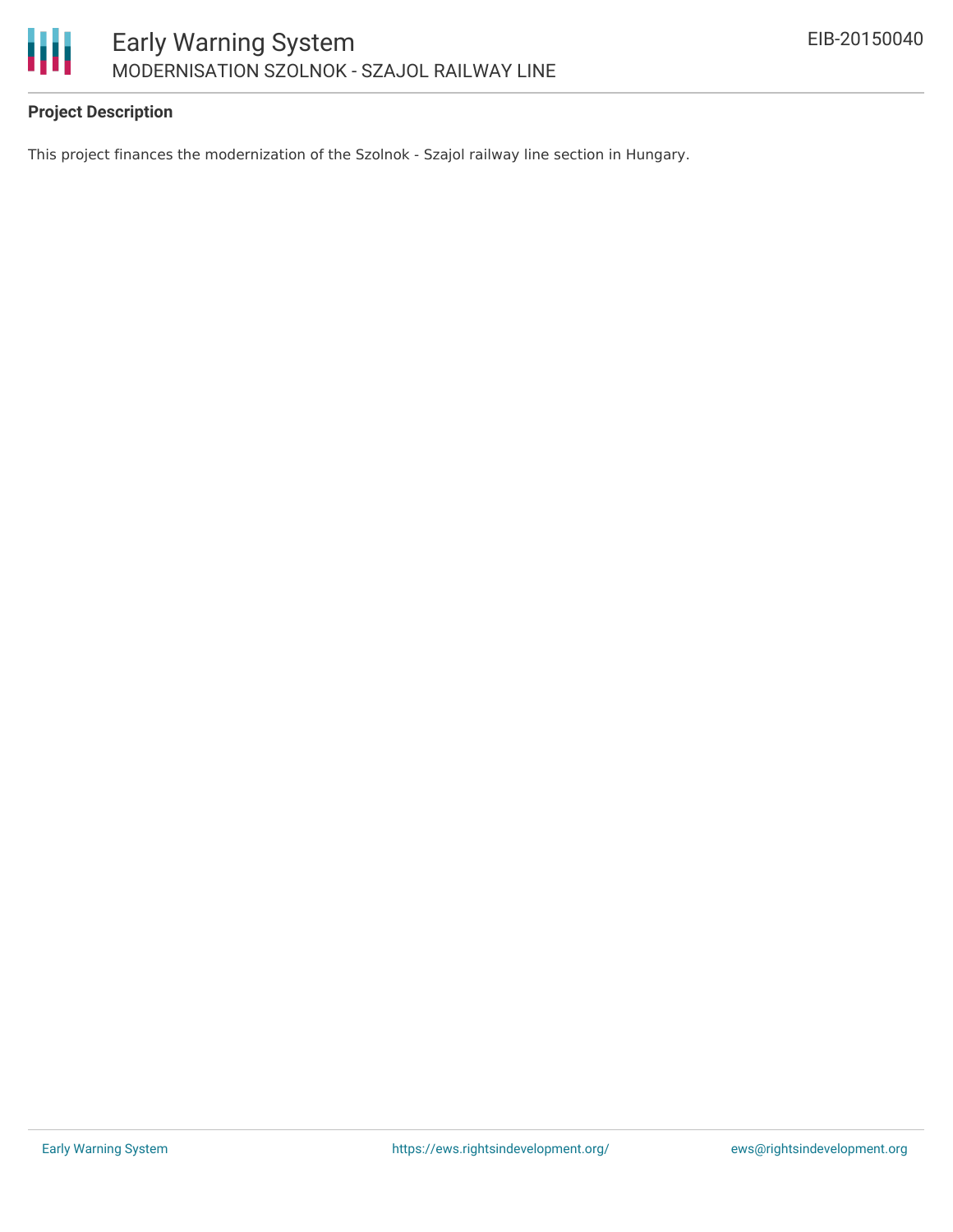

# **Investment Description**

European Investment Bank (EIB)